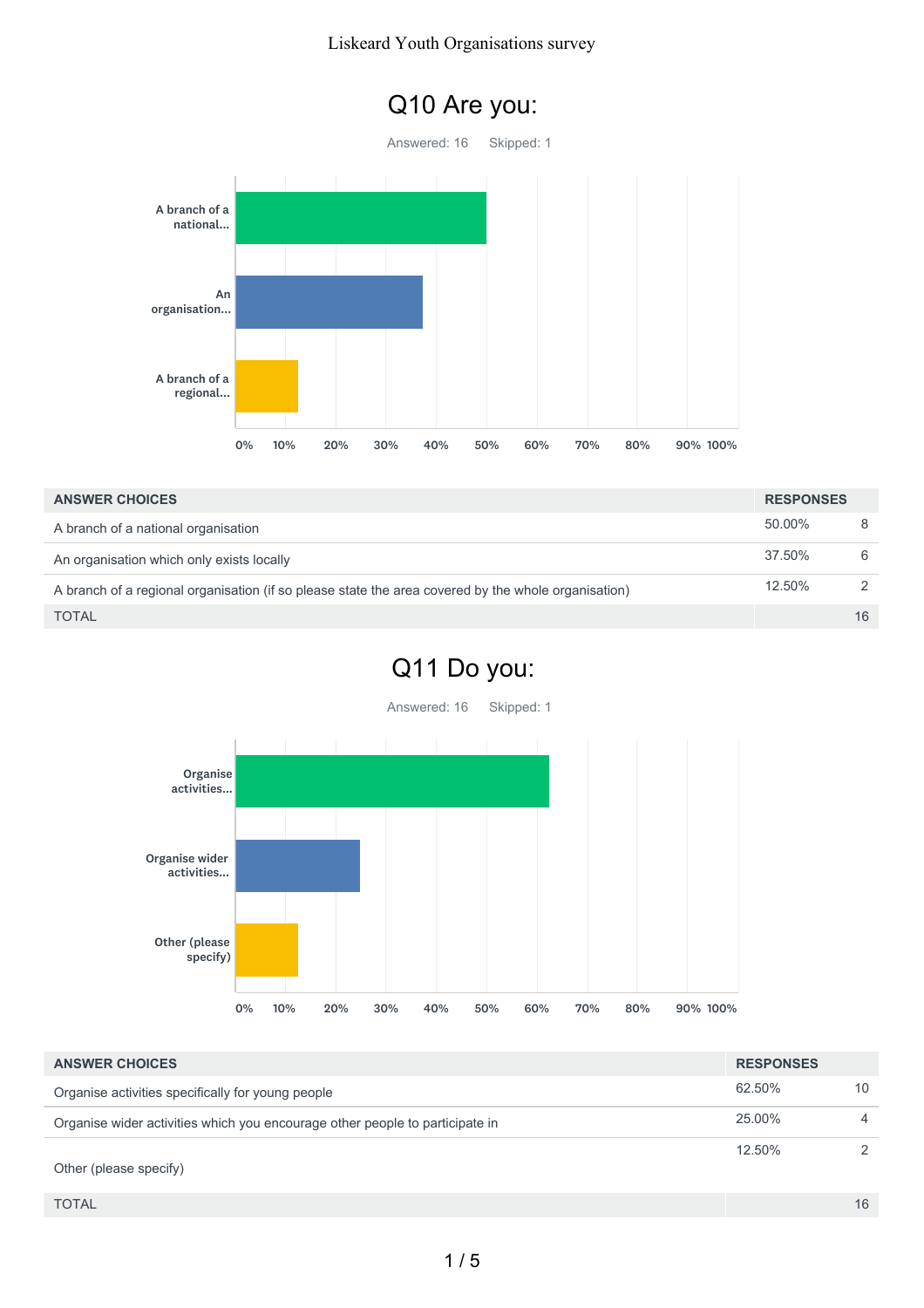#### Q20 Does your organisation undertake activities to address deprivation?



| <b>ANSWER CHOICES</b> | <b>RESPONSES</b> |                |
|-----------------------|------------------|----------------|
| Yes                   | 69.23%           | 9              |
| <b>No</b>             | 30.77%           | $\overline{4}$ |
| <b>TOTAL</b>          |                  | 13             |

### Q21 What are the main sources of funding for your work involving young people? Please tick all that apply



| <b>ANSWER CHOICES</b>     | <b>RESPONSES</b> |          |
|---------------------------|------------------|----------|
| Memberships/subscriptions | 42.86%           | 6        |
| Our parent organisation   | 14.29%           | $\Omega$ |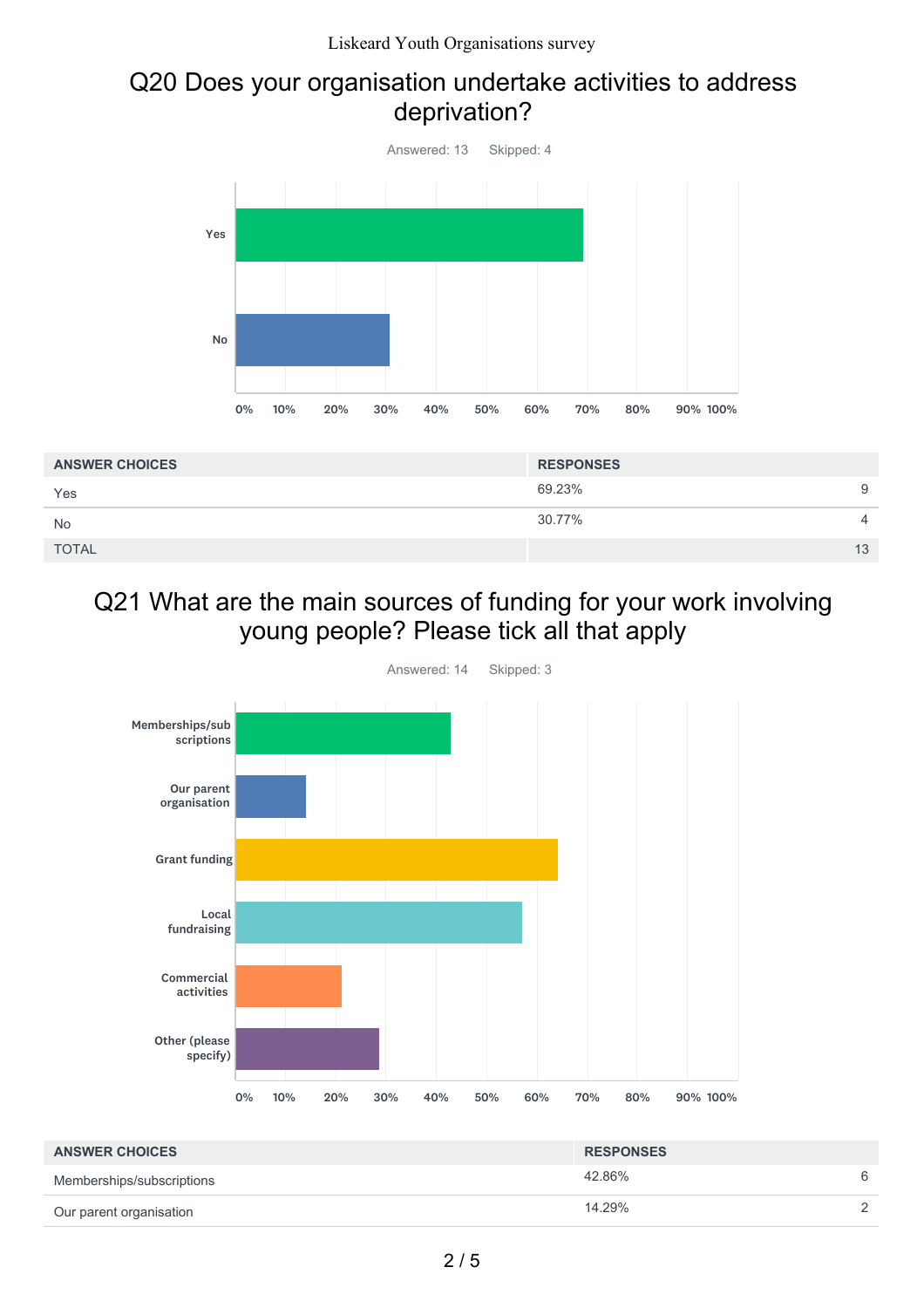| Grant funding                | 64.29% | 9 |
|------------------------------|--------|---|
| Local fundraising            | 57.14% | 8 |
| Commercial activities        | 21.43% | ર |
| Other (please specify)       | 28.57% | 4 |
| <b>Total Respondents: 14</b> |        |   |

# Q22 Have you experienced a reduction in funding from other agencies?



| <b>ANSWER CHOICES</b> | <b>RESPONSES</b> |
|-----------------------|------------------|
| Yes                   | 33.33%<br>4      |
| <b>No</b>             | 66.67%<br>8      |
| <b>TOTAL</b>          | 12               |

## Q23 Does your work with young people locally involve paid workers?



| <b>ANSWER CHOICES</b> | <b>RESPONSES</b> |    |
|-----------------------|------------------|----|
| Yes                   | 35.71%           | 5  |
| <b>No</b>             | 64.29%           | 9  |
| <b>TOTAL</b>          |                  | 14 |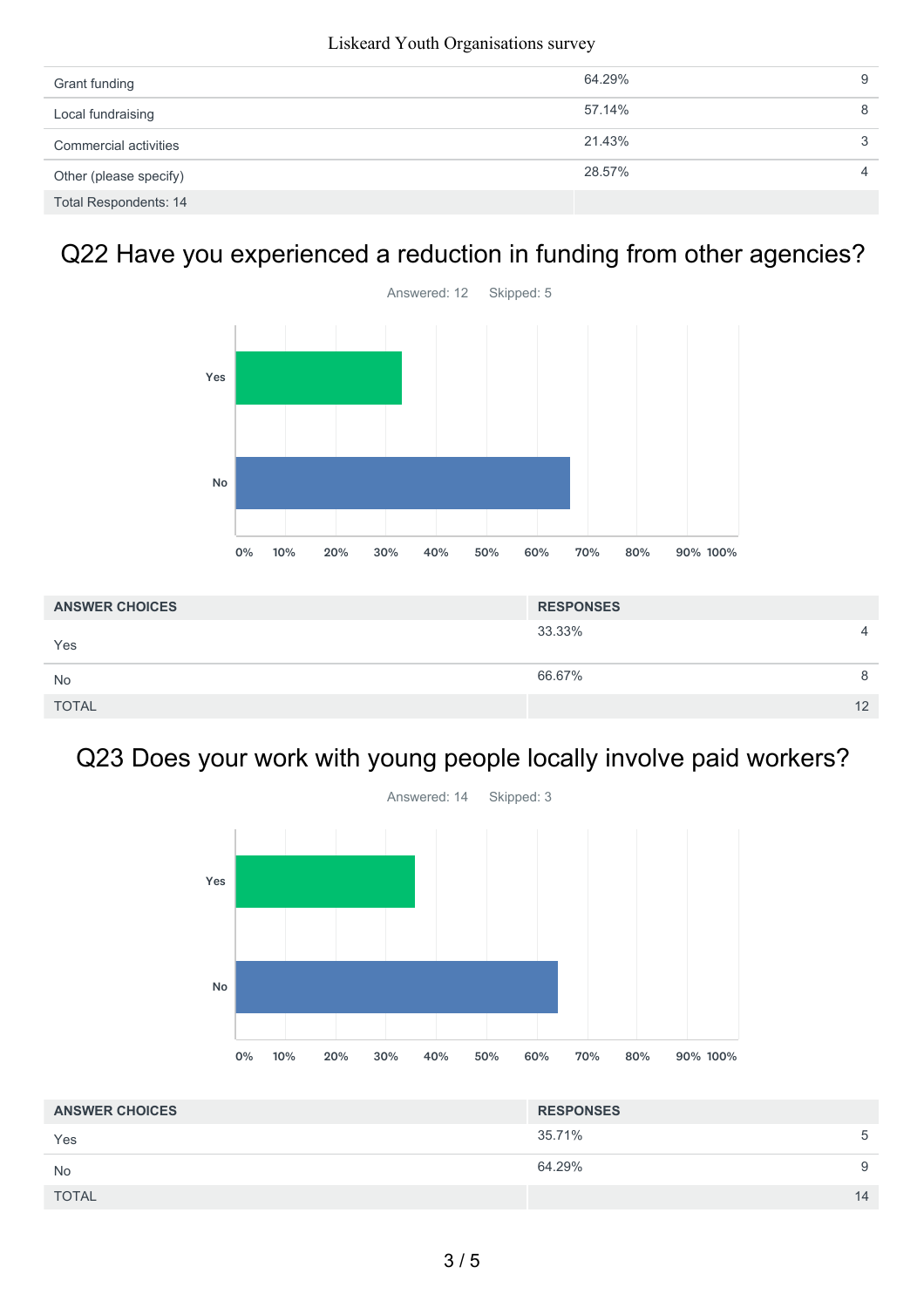### Q24 Does your work with young people locally involve volunteers?



| <b>ANSWER CHOICES</b> | <b>RESPONSES</b> |    |
|-----------------------|------------------|----|
| Yes                   | 78.57%           | 11 |
| <b>No</b>             | 21.43%           | 3  |
| <b>TOTAL</b>          |                  | 14 |

# Q26 Will you need external funding for this to happen?



| <b>ANSWER CHOICES</b> | <b>RESPONSES</b> |    |
|-----------------------|------------------|----|
| Yes                   | 84.62%           | 11 |
| <b>No</b>             | 15.38%           | ◠  |
| <b>TOTAL</b>          |                  | 13 |

#### Q28 Other Cornish towns have a youth forum/council which enables networking between organisations and young people. Would you be interested in participating in one?

Answered: 14 Skipped: 3